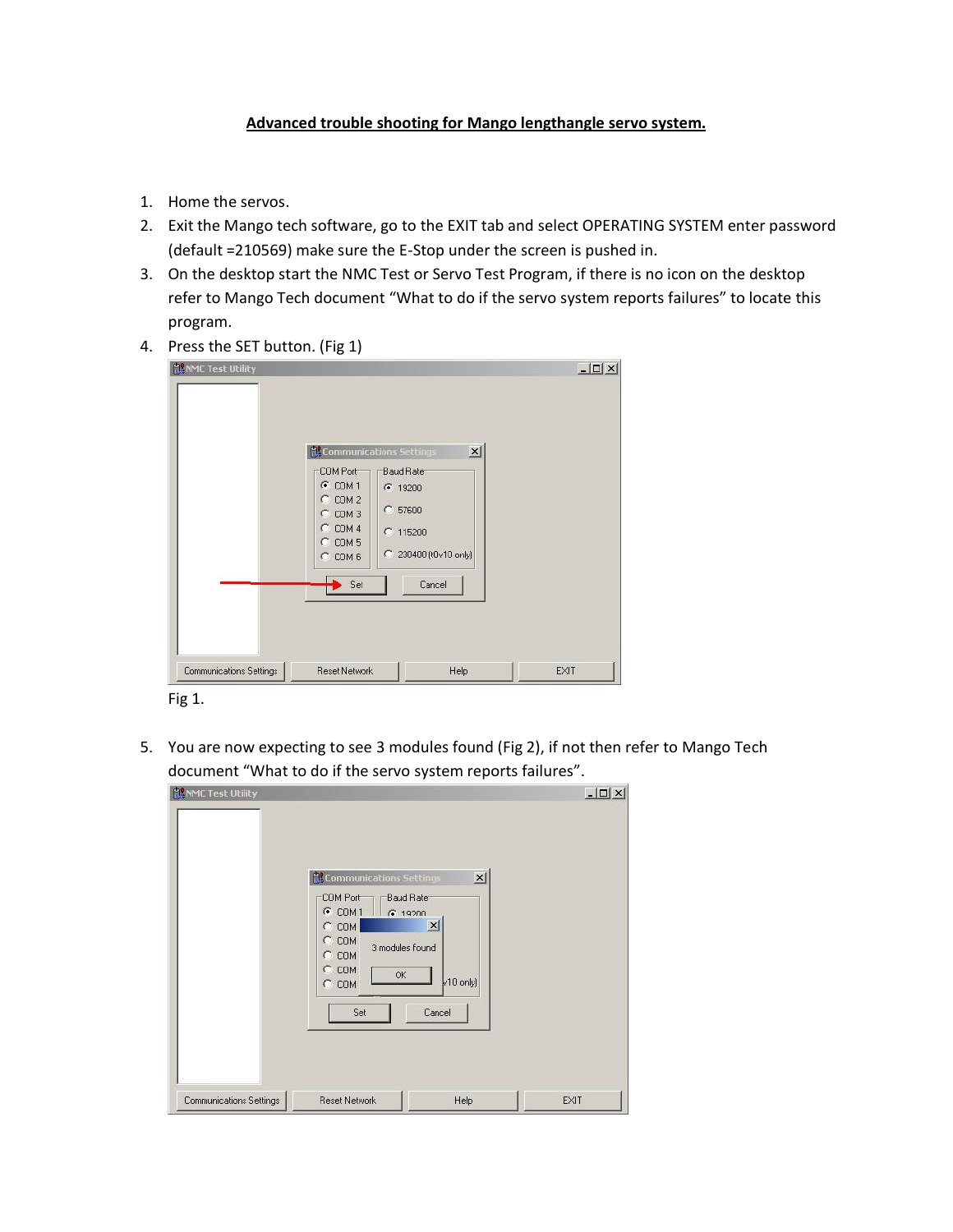Fig 2.

6. Press OK you will see fig 3.

| 1 PIC-SERVO v.10<br>2 PIC-SERVO v.10<br>3 PIC-IO v.1 | PIC-SERVO Properties<br>Motion Commands<br>Motor Status<br>O Limit 1<br>Position CIr Set 0<br>I۵<br>Position<br>O Limit 2<br>100000<br>Velocity<br>Velocity<br>п<br>lndex<br>100<br><b>Acceleration</b><br>١O<br>A/D Value<br>Motor Pwr<br>In.<br><b>PWM</b><br>In<br>Home Position<br>Servo On<br>Mode<br><b>•</b> Pos Error<br><b>O</b> Over Current<br><b>O</b> Pos Wrap<br>G PWM<br>Vel<br>$C + 0s$<br>Clear<br>O Move Done | 3<br>6 |
|------------------------------------------------------|---------------------------------------------------------------------------------------------------------------------------------------------------------------------------------------------------------------------------------------------------------------------------------------------------------------------------------------------------------------------------------------------------------------------------------|--------|
|                                                      | GO<br>Slew<br>Servo Parameters<br>لملطمعة<br>O Accel.<br>Output Limit 255<br>Kp 100<br>STOPL.<br>Off<br>Stop<br>1000<br>Current Limit 0<br>Kd<br>Homing Control<br>Ki<br>0<br>Servo Rate<br>Auto Stop<br>$\Box$ Limit 1<br>C Smooth<br>IL<br>٥<br>Dead Comp 0<br>Limit 2<br>Abrupt<br>EL 4000<br>Step Mult<br>Index                                                                                                             | 5      |
|                                                      | Motor Off<br>Overcurrent<br>Set I/O Mode<br>C None<br>Pos Error<br>Set Servo Parameters<br>Configure EEPROM<br>Start<br>Home in progress                                                                                                                                                                                                                                                                                        |        |

Fig 3.

Now the axes are to be driven using this program.

Release the emergency stop button and the Motor Pwr indicator (1) should turn green.

Enter -1,000 into the Position (2) under the motor commands.

Click the Pos (4) and check the Enable box (5)

Press the GO button (6) and the length should move a small distance indicated in Motor Status Position (9)

Change the Velocity (3) to 1000000, enter -100000 in the Motor Commands Position (2) and press GO (6) the length should then drive to 100,000. Enter 0 in Motor Command Position (2) and the length should drive back to its original position. If required the STOP button (7) can be used to stop the axes from moving.

Repeat this process 10-20 times if there is no errors (Fig 4) then select servo 2 (8) and repeat the above process this time driving the angle instead of the length.

*\*you may need to use a positive number in the position (2) to drive the angle in the normal direction of rotation*

If an error occurs move to 7.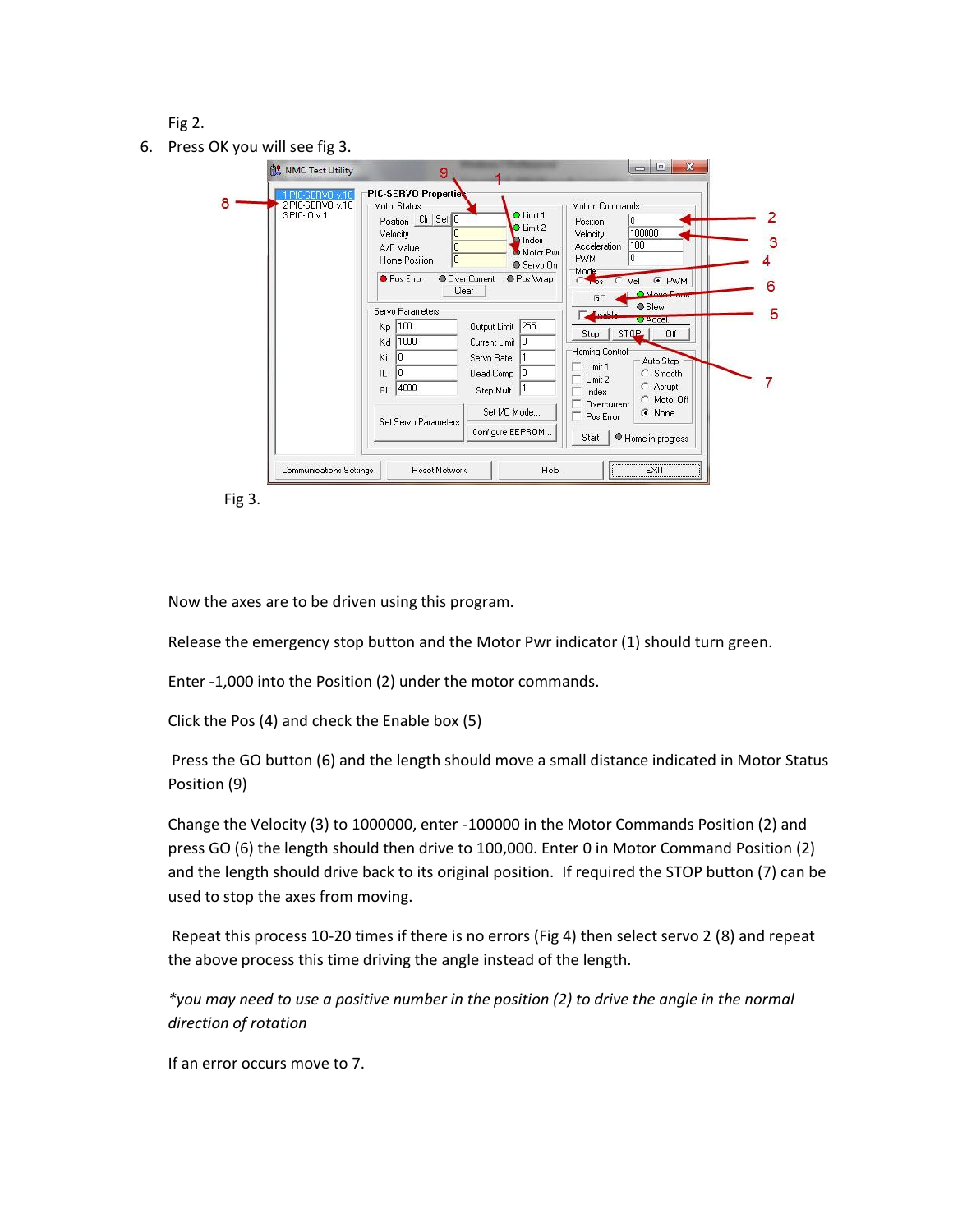| 1 PIC-SERVO v.10<br>2 PIC-SERVO v.10<br>3 PIC-IO v.1 | PIC-SERVO Properties<br>Motor Status<br>Velocity<br>A/D Value<br>Home Position | Position CIr Set 0<br>١o<br>0<br>In |                                               | O Limit 1<br>O Limit 2<br>$\bullet$ Index<br>Motor Pwr<br>Servo On | Motion Commands<br>Position<br>Velocity<br>Acceleration<br><b>PWM</b> | lo<br>100000<br>100<br>In                                                                 |
|------------------------------------------------------|--------------------------------------------------------------------------------|-------------------------------------|-----------------------------------------------|--------------------------------------------------------------------|-----------------------------------------------------------------------|-------------------------------------------------------------------------------------------|
|                                                      | $\bullet$ F<br>Servi<br>Kp<br>Kd<br>Ki                                         |                                     | ServoGetStat (1) failed to read chars         | $\Sigma$<br>OK                                                     | уdе<br>Pos<br>GO<br>Enable<br>top<br>ling Control<br>Limit 1          | $C$ Vel<br>G PWM<br>O Move Done<br><b>O</b> Slew<br>O Accel.<br>STOP!<br>Off<br>Auto Stop |
|                                                      | IL<br>FI.<br><b>4000</b>                                                       | Set Servo Parameters                | Step Mult<br>Set I/O Mode<br>Configure EEPROM |                                                                    | Limit 2<br>Index<br>Overcurrent<br>Pos Error<br>Start                 | Smooth<br>Abrupt<br>Motor Off<br>$\odot$ None<br>Home in progress                         |



- 7. There are several different errors which may occur while testing including the one shown above. When this occurs keep pressing OK to clear errors then press Reset Network.
- 8. The servo drive cards and cabling now need to be checked one card at a time. Push the Emergency stop button in then connect just one of the drive cards to the communication card via the ribbon cable (fig 5) make sure the 3 jumpers are on the card you are testing and that 12V is connected to at least one of the cards.